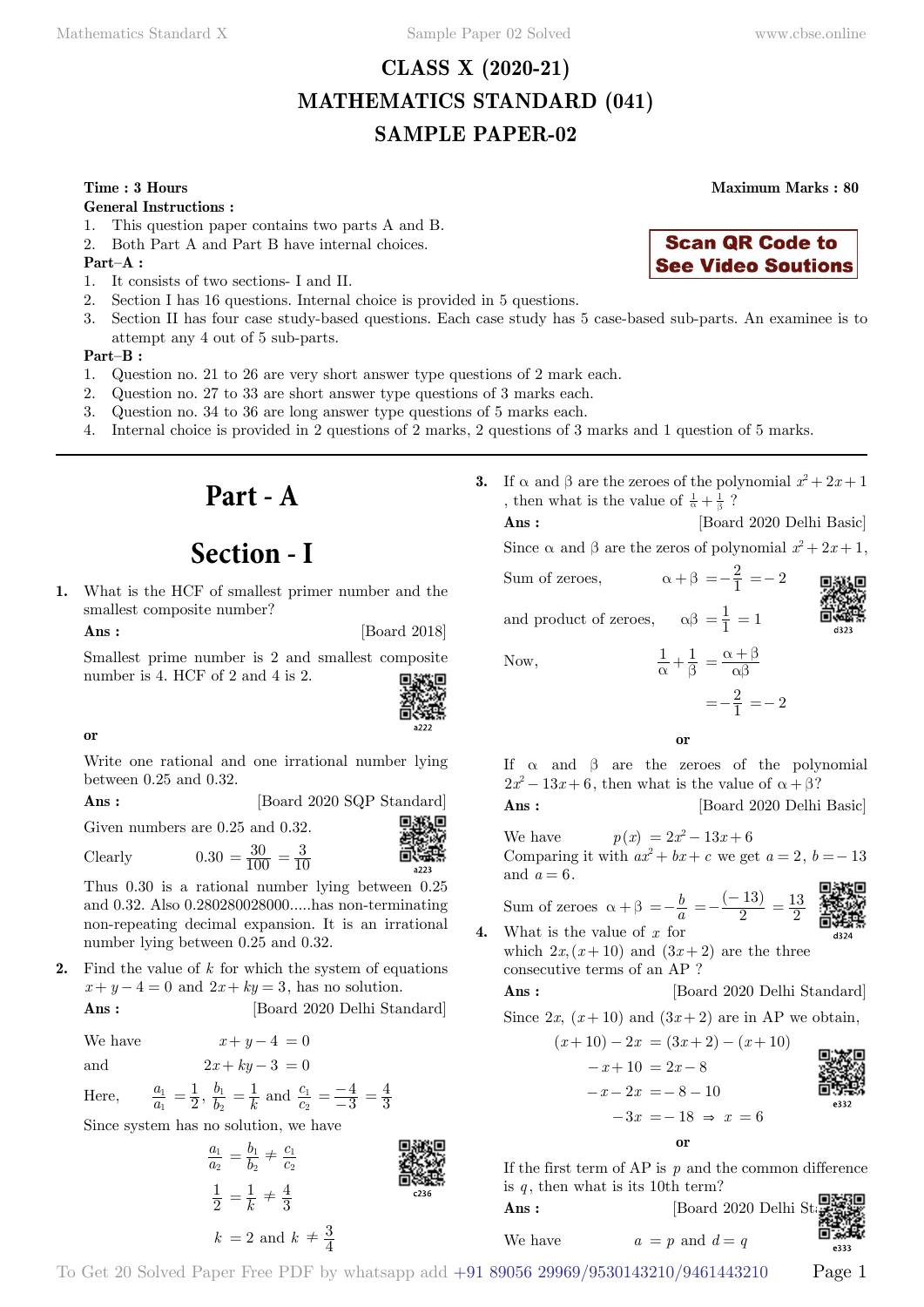**5.**  $\triangle ABC$  and  $\triangle BDE$  are two equilateral triangle such that *D* is the mid-point of *BC* . Ratio of the areas of triangles *ABC* and *BDE* is ................. .

**Ans :** [Board 2020 Delhi Standard]

From the given information we have drawn the figure as below.



**6.** In  $\triangle ABC$ , if *X* and *Y* are points on *AB* and *AC* respectively such that  $\frac{AX}{XB} = \frac{3}{4}$ ,  $AY = 5$  and  $YC = 9$ , then state whether *XY* and *BC* parallel or not. **Ans :** [Board Term-1 2016, 2015]

As per question we have drawn figure given below.



In this figure we have



Since *XB*

Hence *XY* is not parallel to *BC*.

*AX*

**7.** If  $\sec 5A = \csc(A + 30^{\circ})$ , where 5*A* is an acute angle, then what is the value of *A*?

 $\neq \frac{AY}{YC}$ 

 **Ans :**

We have,  
\n
$$
\sec 5A = \csc(A + 30^{\circ})
$$
\n
$$
\sec 5A = \sec[90^{\circ} - (A - 30^{\circ})]
$$
\n
$$
\sec 5A = \sec(60^{\circ} - A)
$$
\n
$$
5A = 60^{\circ} - A
$$
\n
$$
6A = 60^{\circ} \Rightarrow A = 10^{\circ}
$$

**8.** If  $\tan A = \cot B$ , then find the value of  $(A + B)$ . **Ans :** [Board 2020 OD Standard]

 $tan A = cot B$ 

 $\tan A = \tan (90^\circ - B)$  $A = 90^{\circ} - B$ Thus  $A + B = 90^\circ$ 

**9.** If the length of the ladder placed against a wall is twice the distance between the foot of the ladder and the wall. Find the angle made by the ladder with the horizontal.

# **Ans :** [Board Term-2 2015]

Let the distance between the foot of the ladder and the wall is  $x$ , then length of the ladder will be  $2x$ . As per given in question we have drawn figure below.



In 
$$
\triangle ABC
$$
,  $\angle B = 90^{\circ}$   

$$
\cos A = \frac{x}{2x} = \frac{1}{2} = \cos 60^{\circ}
$$

$$
A = 60^{\circ}
$$

**10.** If a line intersects a circle in two distinct points, what is it called ?

**Ans :** [Board Term-2, 2012]

The line which intersects a circle in two distinct points is called secant.



**11.** What is the length of the tangent drawn from j146 a point 8 cm away from the centre of a circle of radius 6 cm ?

**Ans :** [Board Term-2, 2012]

As per the given question we draw the figure as below.

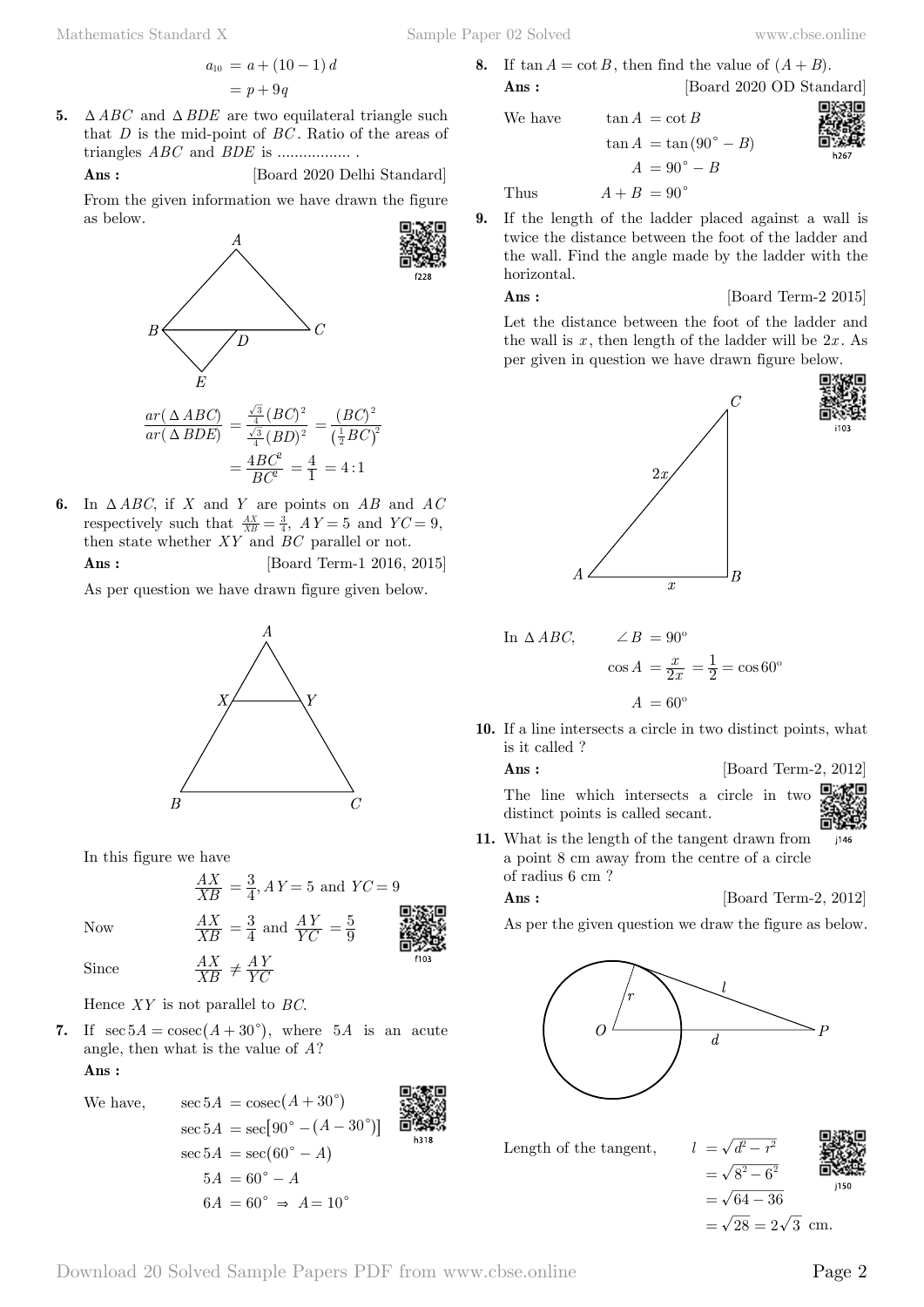**12.** If circumference of a circle is 44 cm, then what will be the area of the circle?

$$
Ans: [Board Term-2 2012]
$$

Circumference of a circle  $= 44$  cm

Radius of the circle 
$$
=\frac{22}{2 \times \frac{22}{7}} = 7
$$
 cm

Area of the circle = 
$$
\pi r^2 = \frac{22}{7} \times 7 \times 7 = 154 \text{ cm}^2
$$
  
or

A steel wire when bent in the form of a square encloses an area or 121 cm2 . If the same wire is bent in the form of a circle, then find the circumference of the circle.

**Ans :** [Board Term-2 2012]

Area of square = 
$$
(side)^2 = 121 \text{ cm}^2
$$

$$
Side of square = \sqrt{121} = 11 \text{ cm}
$$
  
Side of square =  $\sqrt{121} = 11 \text{ cm}$ 

Parameter of square  $= 4 \times 11 = 44$  cm

Circumference of the circle = Perimeter of the square

$$
= 44~\mathrm{cm}
$$

**13.** A solid metallic cuboid 24 cm  $\times$  11 cm  $\times$  7 cm is melted and recast and recast into solid cones of base radius 3.5 cm and height 6 cm. Find the number of cones so formed.

### **Ans :**

Let *n* be the number of cones formed. Now, according to question,

Volume of  $n \text{ cones} = \text{Volume of cuboid}$ 

$$
n \times \frac{1}{3} \times \frac{22}{7} \times (3.5)^2 \times 6 = 24 \times 11 \times 7
$$

$$
n = \frac{24 \times 11 \times 7 \times 3 \times 7}{22 \times 3.5 \times 3.5 \times 6} = 24
$$

Thus  $n = 24$ .

**14.** What is the ratio of the total surface area of the solid hemisphere to the square of its radius.

**Ans :** [Board Term-2, 2012]  
Total surface area of hemisphere 
$$
=
$$
  $\frac{3\pi r^2}{r^2} = \frac{3\pi}{1} \frac{2012}{\text{max}}$ 

Thus required ratio is  $3\pi : 1$ .

**15.** From the following frequency distribution, find the median class :

| Cost of $\begin{array}{ c c c c c c c c } \hline 1 & 4 & 0 & 0 \\ \hline \text{ living index} & 1500 & 1700 & 1850 \\ \hline \end{array}$ 1850 $\begin{array}{ c c c c c c c } \hline 1 & 8 & 5 & 0 \\ \hline 2000 & 1850 & 2000 \\ \hline \end{array}$ |    |    |  |
|---------------------------------------------------------------------------------------------------------------------------------------------------------------------------------------------------------------------------------------------------------|----|----|--|
| Number of $ 8 $<br>weeks                                                                                                                                                                                                                                | 15 | 21 |  |

**Ans :** [Board Term-1, 2015]

We prepare following cumulative frequency table to find median class.

| Cost of living index   Number of weeks $ c.f.$ |    |    |
|------------------------------------------------|----|----|
| 1400-1500                                      |    |    |
| 1550-1700                                      | 15 | 23 |
| 1700-1850                                      | 21 | 44 |
| 1850-2000                                      |    | 59 |

$$
52 \cdot N = 26
$$

Cumulative frequency just greater than  $\frac{N}{2}$  is 44 and the corresponding class is 1700-1850. Thus median class is 1700-1850.

 **o**



In the following frequency distribution, find the median class.

| Height     | $104 -$ | $145 -$ | $150-$ | 155- | $160 -$ | $165 -$ |
|------------|---------|---------|--------|------|---------|---------|
| $\sin$ cm) | 145     | 150     | 155    | 160  | 165     | 170     |
| Frequency  |         | 15      | 25     | 30   | 15      | 10      |

| $\bf s:$ |  |  |  |  |
|----------|--|--|--|--|
|          |  |  |  |  |
|          |  |  |  |  |

**Ans :** [Board Term-1 2015]

We prepare following cumulative frequency table to find median class.

| Height  | Frequency | c.f. |
|---------|-----------|------|
| 140-145 | 5         | 5    |
| 145-150 | 15        | 20   |
| 150-155 | 25        | 45   |
| 155-160 | 30        | 75   |
| 160-165 | 15        | 90   |
| 165-170 | 10        | 100  |
|         | $N = 100$ |      |

We have  $N = 100$ ;  $\frac{N}{2} = 50$ Cumulative frequency just greater than *<sup>N</sup>*



 $\frac{c}{2}$ is 75 and the corresponding class is 155-160. Thus median class is 155-160.

**16.** In a frequency distribution, the mid value of a class is 10 and the width of the class is 6. What is the lower limit of the class?

 **Ans :**

Let x be the upper limit and y be the lower limit. Since the mid value of the class is 10.

Hence, 
$$
\frac{x+y}{2} = 10
$$

 $x + y = 20$  ...(1)

Since width of the class is 6,

$$
x - y = 6 \tag{2}
$$

Solving (1) and (2), we get  $y = 7$ Hence, lower limit of the class is 7.

# **Section II**

**Case study-based questions are compulsory. Attempt any 4 sub parts from each question. Each question carries 1 mark.**

**17.** The Prime Minister's Citizen Assistance and Relief in Emergency Situations Fund was created on 28 March 2020, following the COVID-19 pandemic in India. The fund will be used for combating, and containment and relief efforts against the coronavirus outbreak and similar pandemic like situations in the future.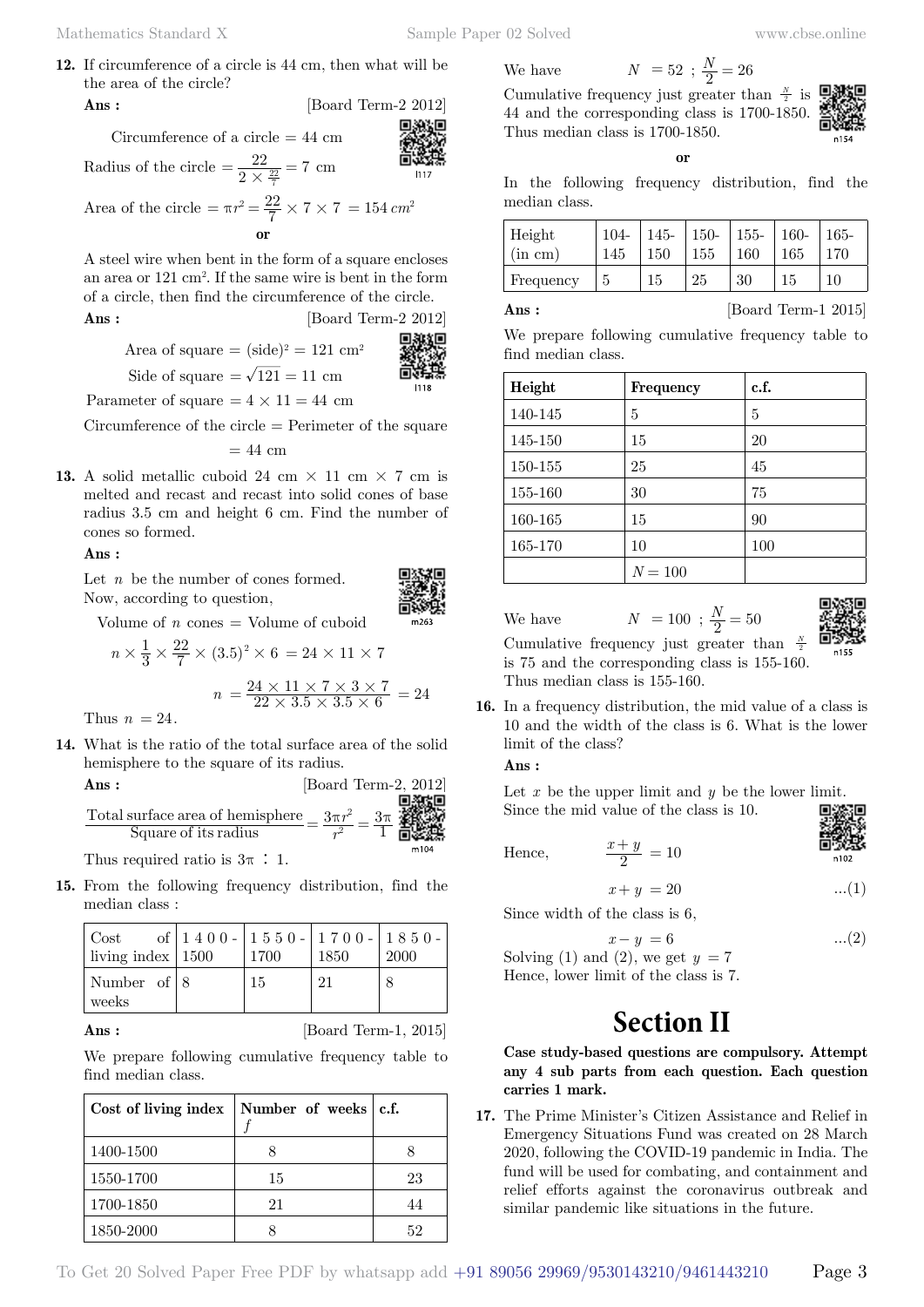

The allotment officer is trying to come up with a method to calculate fair division of funds across various affected families so that the fund amount and amount received per family can be easily adjusted based on daily revised numbers. The total fund allotted for a village is  $x^3 + 6x^2 + 20x + 9$ . The officer has divided the fund equally among families of the village and each family receives an amount of  $x^2 + 2x + 2$ . After distribution, some amount is left.

- (i) How many families are there in the village?
	- (a)  $x+4$
	- (b)  $x-3$
	- (c)  $x-4$ (d)  $x + 3$
- 
- (ii) If an amount of  $\bar{\tau}$  1911 is left after distribution, what is value of x?

| (a) 190 |           | (b) $290$ |
|---------|-----------|-----------|
| (c) 191 | $(d)$ 291 |           |

(iii) How much amount does each family receive?

| (a) $24490$ | (b) $34860$ |
|-------------|-------------|
| $(c)$ 22540 | $(d)$ 36865 |

(iv) What is the amount of fund allocated?

| (a) Rs $72\,72\,759$ | (b) Rs $75\ 72\ 681$ |  |                                                                                       |
|----------------------|----------------------|--|---------------------------------------------------------------------------------------|
|                      |                      |  | $(1)$ $\rightarrow$ $(0)$ $\rightarrow$ $(0)$ $\rightarrow$ $(0)$ $\rightarrow$ $(0)$ |

|  | (c) Rs $69\ 72\ 846$ |  | (d) Rs $82\,74\,888$ |  |
|--|----------------------|--|----------------------|--|
|  |                      |  |                      |  |

(v) How many families are there in the village?

| (a) 191 | $(b)$ 98 |           |
|---------|----------|-----------|
| (c) 187 |          | $(d)$ 195 |

# **Ans :**

(i) To get number of families we divide  $x^3 + 6x^2 + 20x + 9$ by  $x^2 + 2x + 2$ .

$$
\begin{array}{r} x+4 \\ x^2+2x+2 \overline{\smash{\big)}\ x^3+6x^2+20x+9} \\ \underline{x^3+2x^2+2x} \\ 4x^2+18x+9 \\ \underline{4x^2+8x+8} \\ 10x+1 \end{array}
$$

Number of families are  $x+4$ .

Thus (a) is correct option.

(ii) Amount left = 
$$
10x + 1
$$
  

$$
10x + 1 = 1911
$$

$$
x = \frac{1910}{10} = 191
$$

Thus (c) is correct option.

(iii) Since, 
$$
x = 191
$$
, amount received by each family is  
\n
$$
x^2 + 2x + 2 = (191)^2 + 2(191) + 2
$$
\n
$$
= 36865
$$
\nThus (d) is correct option.  
\n(iv) Since  $x = 191$ , allotted fund,

$$
x3 + 6x2 + 20x + 9 = (x2 + 2x + 2)(x + 4) + 10x + 1
$$
  
= 36865(191 + 4) + 1911

$$
= 69,72,846
$$

Thus (c) is correct option.

(v) No. of families 
$$
= x+4
$$

$$
= 191 + 4 = 195
$$

Thus (d) is correct option.

**18.** Ajay, Bhigu and Colin are fast friend since childhood. They always want to sit in a row in the classroom . But teacher doesn't allow them and rotate the seats row-wise everyday. Bhigu is very good in maths and he does distance calculation everyday. He consider the centre of class as origin and marks their position on a paper in a co-ordinate system. One day Bhigu make the following diagram of their seating position.



- (i) What are the coordinates of point A?
	- $(a)$   $(2, 2)$
	- (b)  $(2, -2)$
	- (c)  $(-2, 2)$
	- (d)  $(-2, -2)$
- 
- (ii) What is the distance of point *A* from origin ? (a) 8 (b)  $2\sqrt{2}$ 
	- (c) 4 (d)  $4\sqrt{2}$
- (iii) What is the distance between *A* and *B* ? (a)  $3\sqrt{19}$  (b)  $3\sqrt{5}$ (c)  $\sqrt{17}$  (d)  $2\sqrt{5}$
- (iv) What is the distance between *B* and *C* ? (a)  $3\sqrt{19}$  (b)  $3\sqrt{5}$ (c)  $2\sqrt{17}$  (d)  $2\sqrt{5}$
- (v) A point *D* lies on the line segment between points *A* and B such that  $AD:DB = 4:3$ . What are the the coordinates of point *D* ?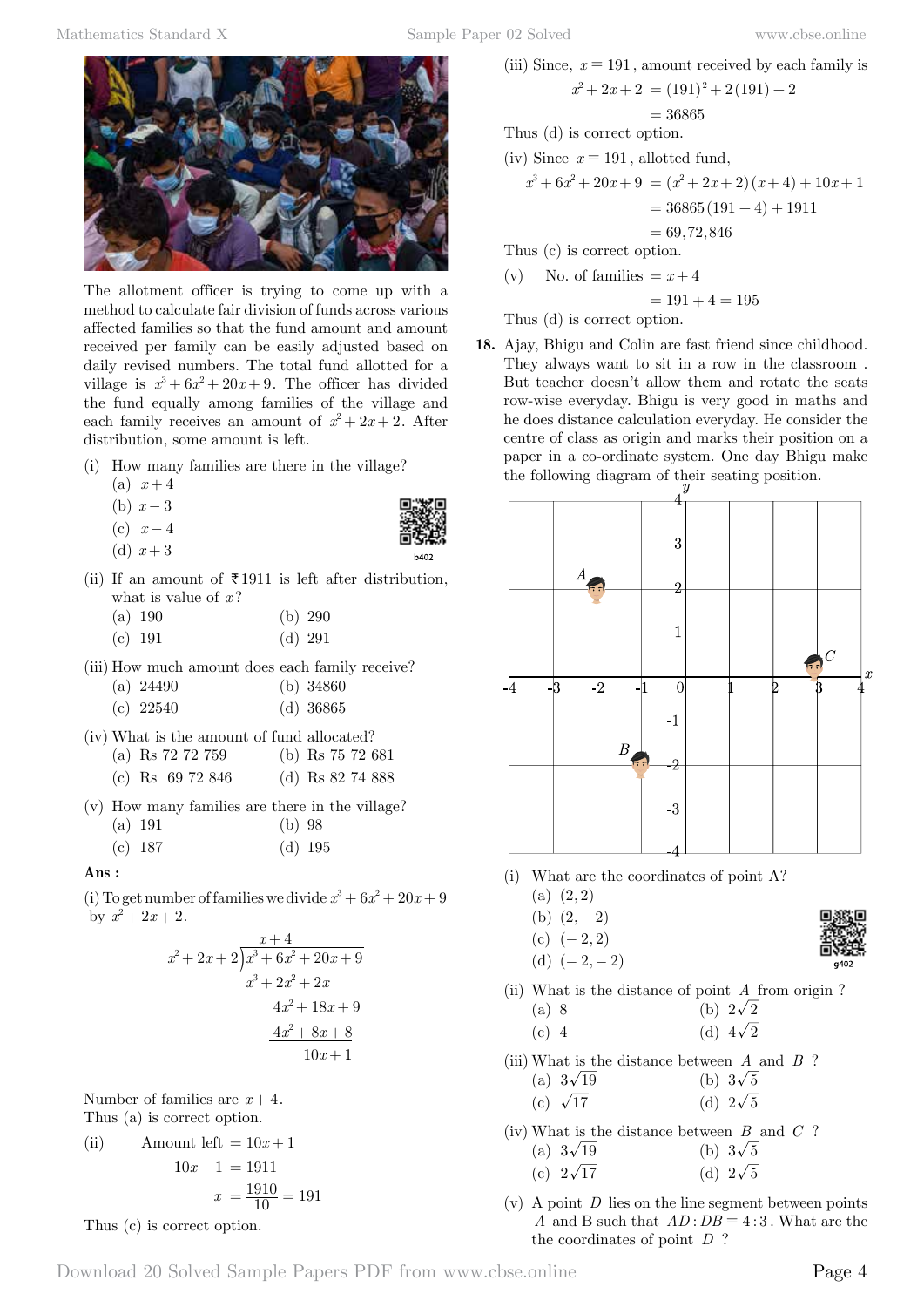**Ans :**

(i) It may be seen easily from figure that coordinates of point *A* are  $(-2, 2)$ .

Thus (c) is correct option.

(ii) 
$$
OA = \sqrt{(0+2)^2 + (0-2)^2} = 2\sqrt{2}
$$
\nThus (b) is correct option.

(iii) It may be seen easily from figure that coordinates of point *A* are  $(-1, -2)$ .

$$
AB = \sqrt{(-2+1)^2 + (2+2)^2}
$$
  
=  $\sqrt{1+4^2} = \sqrt{17}$ 

Thus (c) is correct option.

(iv) It may be seen easily from figure that coordinates of point  $A$  are  $(0, 3)$ .

$$
BC = \sqrt{(-1-3)^2 + (-2-0)^2}
$$
  
=  $\sqrt{4^2 + 4} = 2\sqrt{5}$ 

Thus (d) is correct option. (v) We have  $A(-2, 2)$  and  $B(-1, -2)$ 

$$
\frac{m}{n} = \frac{4}{3}
$$
  

$$
x = \frac{mx_2 + nx_1}{m+n} = \frac{-1(4) + 3(-2)}{4+3} = \frac{-10}{7}
$$
  

$$
y = \frac{my_2 + hy_1}{m+n} = \frac{-2(4) + 3(2)}{4+3} = \frac{-2}{7}
$$

Thus (c) is correct option.

**19.** A hot air balloon is a type of aircraft. It is lifted by heating the air inside the balloon, usually  $\Box$ with fire. Hot air weighs less than the same  $\mathbb{Z}$ volume of cold air (it is less dense), which  $\Box$ means that hot air will rise up or float when i402

there is cold air around it, just like a bubble of air in a pot of water. The greater the difference between the hot and the cold, the greater the difference in density, and the stronger the balloon will pull up.



Lakshman is riding on a hot air balloon. After reaching at height *x* at point *P* , he spots a lorry parked at *B* on the ground at an angle of depression of  $30^{\circ}$ . The balloon rises further by 50 metres at point *Q* and now he spots the same lorry at an angle of depression of  $45^{\circ}$  and a car parked at *C* at an angle of depression of  $30^\circ$ .

(i) What is the relation between the height *x* of the balloon at point *P* and distance *d* between point *A* and *B* ?

(a) 
$$
x = 3d
$$
  
\n(b)  $d = 3x$   
\n(c)  $d^2 = 3x^2$   
\n(d)  $3d^2 = x^2$ 

(ii) When balloon rises further 50 metres, then what is the relation between new height *y* and *d* ?

(a) 
$$
y = d + 50
$$
  
\n(b)  $d = y$   
\n(c)  $y = \sqrt{3} d$   
\n(d)  $\sqrt{3} y = d$ 

(iii) What is the new height of the balloon at point *Q* ?

(a) 
$$
50(\sqrt{3}+3)
$$
 m  
(b)  $25(\sqrt{3}+1)$  m  
(c)  $50(\sqrt{3}+1)$  m  
(d)  $25(\sqrt{3}+3)$  m

- (iv) What is the distance *AB* on the ground ? (a)  $50(\sqrt{3} + 3)$  m (b)  $25(3 + 3\sqrt{3})$  m (c)  $50(\sqrt{3} + 1)$  m (d)  $25(\sqrt{3} + 3)$  m
- (v) What is the distance *AC* on the ground ?
	- (a)  $75(1+\sqrt{3})$  m (b)  $25(1+\sqrt{3})$  m
	- (c)  $50(1+\sqrt{3})$  m (d)  $25(\sqrt{3}+3)$  m

# **Ans :**

(i) We make the diagram as per given information.



$$
\sqrt{3}x = x + 50
$$
  

$$
x(\sqrt{3} - 1) = 50
$$
  

$$
x = \frac{50}{(\sqrt{3} - 1)} = 25(\sqrt{3} + 1)
$$

 $+1)$ 

To Get 20 Solved Paper Free PDF by whatsapp add +91 89056 29969/9530143210/9461443210 Page 5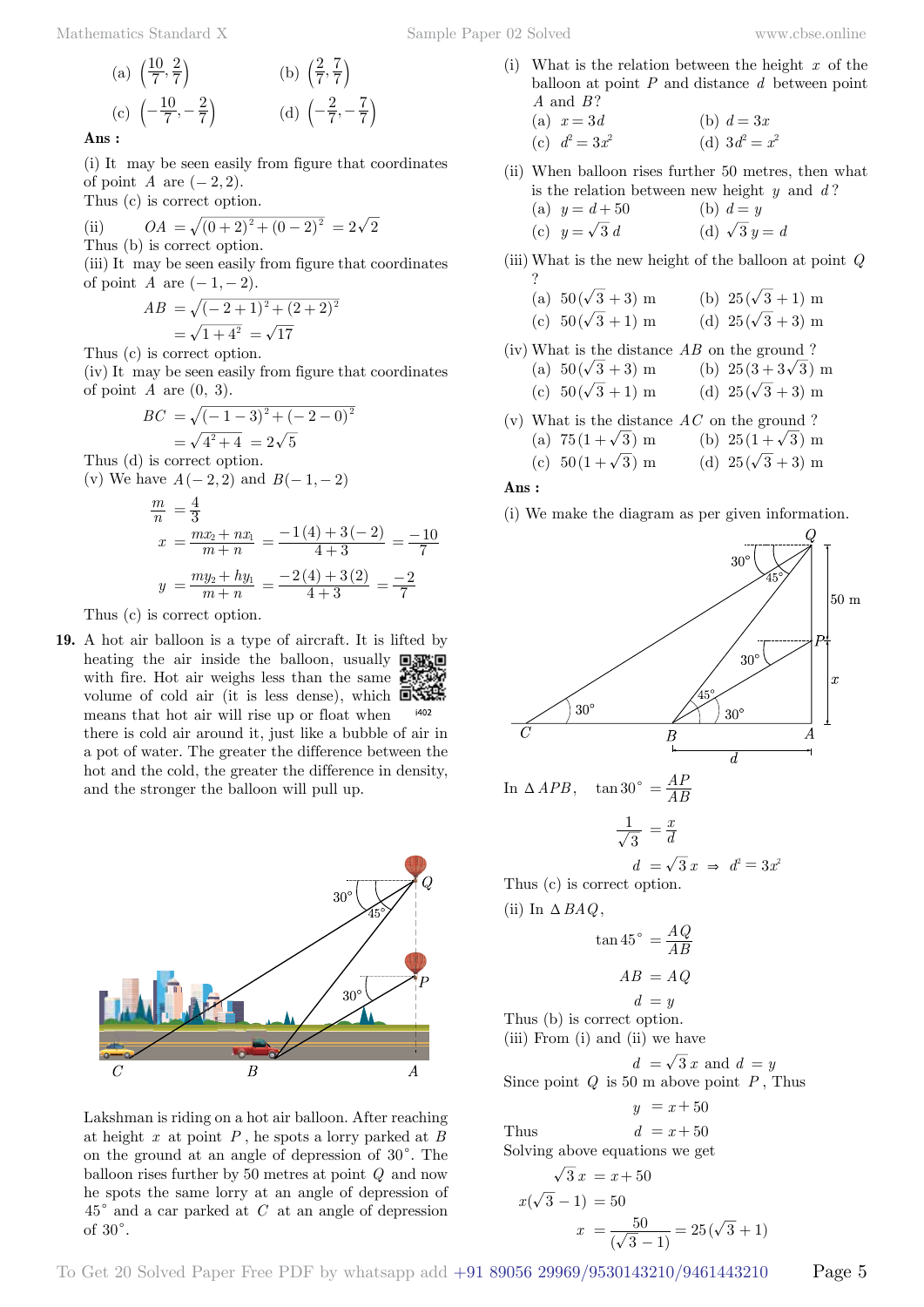Mathematics Standard X Sample Paper 02 Solved [www.cbse.online](http://www.cbse.online)

$$
y = x + 50
$$
  
= 25( $\sqrt{3}$  + 1) + 50  
= 25 $\sqrt{3}$  + 25 + 50  
= 25( $\sqrt{3}$  + 3)

Thus (d) is correct option.

(iv) The distance *AB* on the ground is *d* and which is equal to

or 
$$
d = y = 25(\sqrt{3} + 3)
$$
  
Thus (d) is correct option.

 $d = \sqrt{3} x$ 

(v) In  $\triangle$  *CAQ*,

$$
\tan 30^\circ = \frac{AQ}{AC}
$$

$$
\frac{1}{\sqrt{3}} = \frac{y}{AC}
$$

$$
= \frac{25(\sqrt{3}+3)}{AC}
$$

$$
AC = 25\sqrt{3}(\sqrt{3}+3)
$$

$$
= 25(3+3\sqrt{3})
$$

$$
= 75(1+\sqrt{3})
$$

Thus (a) is correct option.

**20.** In two dice game, the player take turns to roll both dice, they can roll as many times as they want in one turn. A player scores the sum of the two dice thrown and gradually reaches a higher score as they continue to roll. If a single number 1 is thrown on either die, the score for that whole turn is lost. Two dice are thrown simultaneously.



- (i) What is the probability of getting the sum as an even number ?
	- (a)  $\frac{3}{4}$  $\frac{3}{4}$  (b)  $\frac{1}{2}$
	- (c)  $\frac{1}{4}$  $\frac{1}{4}$  (d)  $\frac{5}{8}$



(ii) What is the probability of getting the sum as a prime number ?

| (a) $\frac{5}{12}$ | (b) $\frac{1}{6}$   |  |
|--------------------|---------------------|--|
| (c) $\frac{7}{12}$ | (d) $\frac{11}{12}$ |  |

- (iii) What is the probability of getting the sum of atleast 10?
	- (a)  $\frac{5}{12}$  $rac{5}{12}$  (b)  $rac{5}{6}$

(c) 
$$
\frac{1}{6}
$$
 (d)  $\frac{7}{12}$ 

(iv) What is the probability of getting a doublet of even number ?

| (a) $\frac{1}{12}$  | (b) $\frac{5}{12}$ |
|---------------------|--------------------|
| (c) $\frac{11}{12}$ | (d) $\frac{7}{12}$ |

- 
- (v) What is the probability of getting a product of numbers greater than 16?

(a) 
$$
\frac{7}{36}
$$
 (b)  $\frac{2}{9}$   
(c)  $\frac{5}{18}$  (d)  $\frac{11}{36}$ 

 **Ans :**

(i) All possible outcome are given as below: (1, 9), (1, 2), (1, 4), (1, 5), (1, 6)

$$
(1, 1), (1, 2), (1, 3), (1, 4), (1, 3), (1, 0)
$$
  
\n $(2, 1), (2, 2), (2, 3), (2, 4), (2, 5), (2, 6)$   
\n $(3, 1), (3, 2), (3, 3), (3, 4), (3, 5), (3, 6)$   
\n $(4, 1), (4, 2), (4, 3), (4, 4), (4, 5), (4, 6)$   
\n $(5, 1), (5, 2), (5, 3), (5, 4), (5, 5), (5, 6)$   
\n $(6, 1), (6, 2), (6, 3), (6, 4), (6, 5), (6, 6)$   
\nNumber of all possible outcomes in all case,

$$
n(S) = 6 \times 6 = 36
$$

Favourable outcome are  $\{2, 4, 6, 8, 10, 12\}$ . We may get as follows

 $\{(1, 1), (1, 3), (3, 1), (2, 2), (1, 5), (5, 1), (2, 4), (4, 2),\}$  $(3, 3), (2, 6), (6, 2), (3, 5), (5, 3), (4, 4), (6, 4), (4, 6),$  $(5, 5), (6, 6)$ 

Thus number of favourable outcomes,

$$
n(E_{\rm l})=18
$$

*P*(sum as an even number),

$$
P(E_1) = \frac{n(E_1)}{n(S)} = \frac{18}{36} = \frac{1}{2}
$$

Thus (d) is correct option.

(ii) Favourable outcome are  $\{2, 3, 5, 7, 11\}$ , which may be as follows

 $\{(1, 1), (1, 2), (2, 1), (1, 4), (4, 1), (2, 3), (3, 2), (1, 6),\}$  $(6, 1), (2, 5), (5, 2), (3, 4), (4, 3), (6, 5), (5, 6)$ Thus number of favourable outcomes,

$$
n\left( E_{\mathrm{l}}\right) \,=15
$$

*P*(sum as a prime number),

Thus (a) is correct option.  
\n
$$
P(E_2) = \frac{n(E_2)}{n(S)} = \frac{15}{36} = \frac{5}{12}
$$

(iii) Favourable outcomes are  $\{(5, 5), (6, 4), (4, 6), (6,$ 5), (5, 6), (6, 6)}

Thus number of favourable outcomes,

$$
n(E_3) = 6
$$
  
 $P(\text{sum of at least 10}),$ 

Thus (c) is correct option 
$$
P(E_3) = \frac{n(E_3)}{n(S)} = \frac{6}{36} = \frac{1}{6}
$$

(iv) Favourable outcomes are  $\{(2, 2), (4, 4), (6, 6)\}\$ Thus number of favourable outcomes,

$$
n(E_3) = 3
$$
  

$$
P(\text{doublet of even number}),
$$
  

$$
P(E_4) = \frac{n(E_4)}{n(S)} = \frac{3}{36} = \frac{1}{12}
$$

 $\left( S\right)$ Thus (a) is correct option.

(v) Favourable outcomes are  $\{(3, 6), (6, 3), (4, 5), (5,$ 4), (4, 6), (6, 4), (5, 5), (5, 6), (6, 5), (6, 6),} Thus number of favourable outcomes,

$$
n(E_5) = 10
$$
  
*P*( product of numbers greater than 16),

$$
P(E_5) = \frac{n(E_5)}{n(S)} = \frac{10}{36} = \frac{5}{18}
$$

Thus (c) is correct option.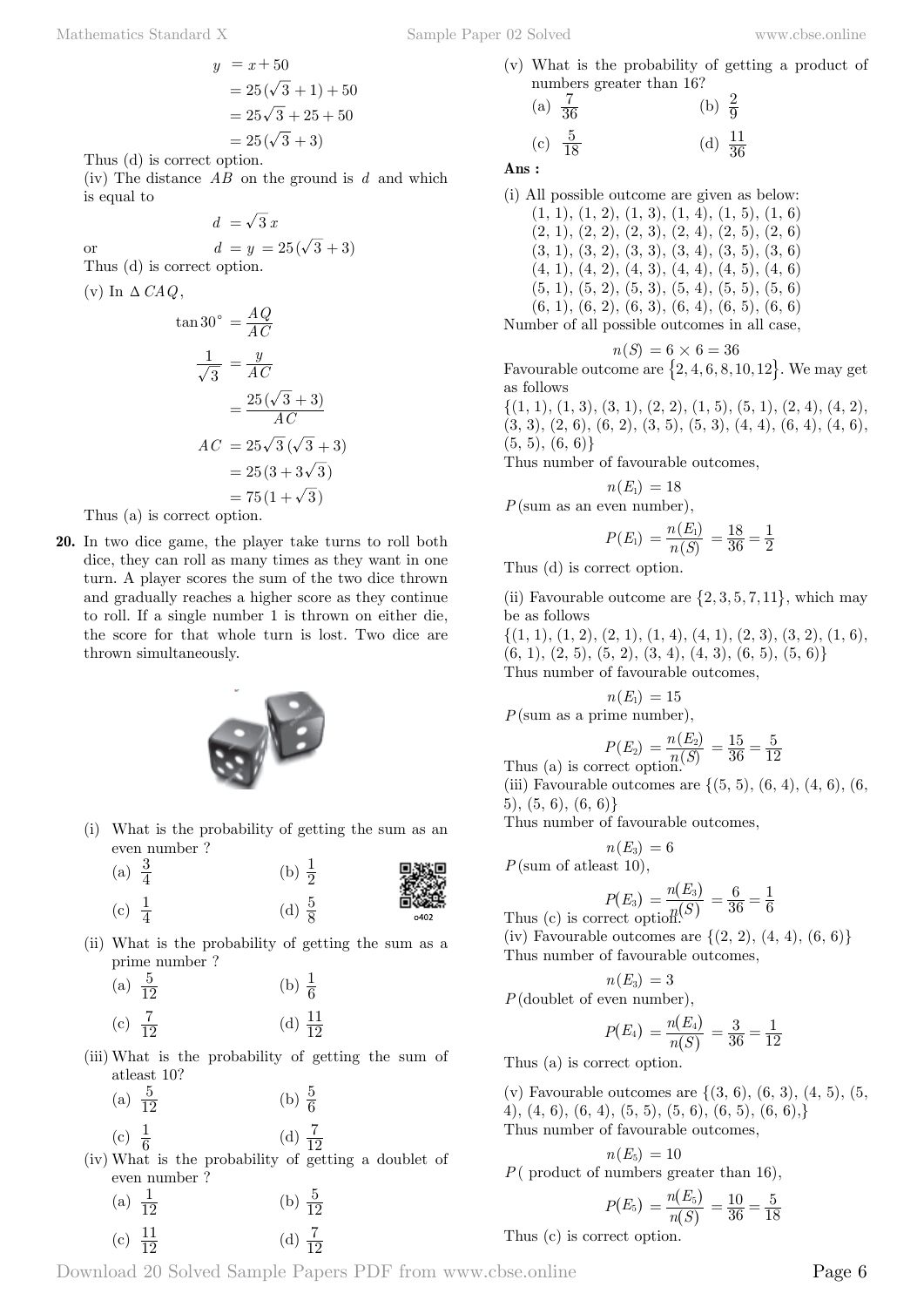**Part - B**

**All questions are compulsory. In case of internal choices, attempt anyone.**

**21.** Complete the following factor tree and find the composite number *x*



**Ans :** [Board Term-1 2015, Set DDE-M]

We have  $z = \frac{371}{7} = 53$ 

 $y = 1855 \times 3 = 5565$  $x = 2 \times y = 2 \times 5565 = 11130$ 

Thus complete factor tree is as given below.



# **o**

Find the missing numbers  $a, b, c$  and  $d$  in the given factor tree:



We have  $a$ 

| $\boldsymbol{a}$ | $=\frac{9009}{3003}=3$     |  | å |
|------------------|----------------------------|--|---|
|                  | $b = \frac{1001}{143} = 7$ |  |   |
|                  | . 10                       |  |   |

Since  $143 = 11 \times 13$ ,

Thus  $c = 11$  and  $d = 13$  or  $c = 13$  and  $d = 11$ 

- **22.** In  $\triangle ABC$ ,  $AD \perp BC$ , such that  $AD^2 = BD \times CD$ . Prove that  $\triangle ABC$  is right angled at *A*.
	- **Ans :** [Board Term-1 2015] As per given condition we have drawn the figure



We have  $AD^2 = BD \times CD$ *AD*



Since  $\angle D = 90^{\circ}$ , by SAS we have

 $\triangle ADC \sim \triangle BDA$ 

 $=\frac{BD}{AD}$ 

and  $\angle BAD = \angle ACD$ ;

*CD*

Since corresponding angles of similar triangles are equal

$$
\angle DAC = \angle DBA
$$
  
\n
$$
\angle BAD + \angle ACD + \angle DAC + \angle DBA = 180^{\circ}
$$
  
\n
$$
2\angle BAD + 2\angle DAC = 180^{\circ}
$$
  
\n
$$
\angle BAD + \angle DAC = 90^{\circ}
$$
  
\n
$$
\angle A = 90^{\circ}
$$

Thus  $\triangle ABC$  is right angled at *A*.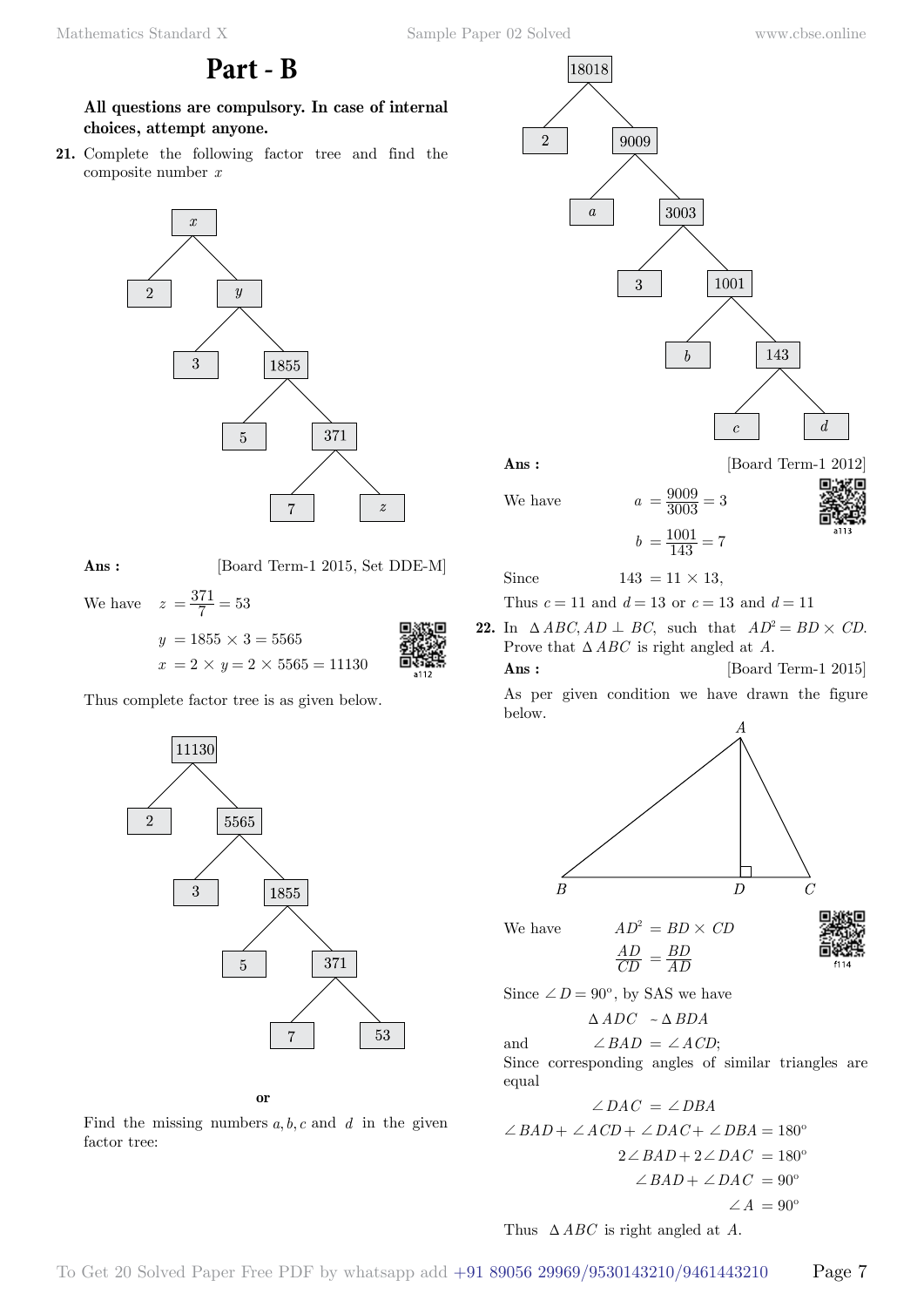**o**

In an equilateral triangle, prove that three times the square of one side is equal to four times the square of one of its altitudes. [Board 2020 SQP Standard]

#### **o**

Find the altitude of an equilateral triangle when each of its side is *a* cm.

**Ans :** [Board Term-1 2016]

Let  $\triangle ABC$  be an equilateral triangle of side *a* and *AD* is altitude which is also a perpendicular bisector of side *BC*. This is shown in figure given below.



In  $\triangle ABD$ ,  $a^2 = \left(\frac{a}{2}\right)^2 + h^2$ 



Thus  $h = \frac{\sqrt{3}a}{2}$ 

Thus  $4h^2 = 3a^2$  Hence Proved

**23.** Find the ratio in which the point  $P(\frac{3}{4}, \frac{5}{12})$  divides the line segment joining the point  $A\left(\frac{1}{2}, \frac{3}{2}\right)$  and  $(2, -5)$ .

 $h^2 = a^2 - \frac{a^2}{4} = \frac{3a}{4}$ 

 $=\frac{3a^2}{4}$ 

**Ans :** [Board Term-2 Delhi 2015]

Let *P* divides *AB* in the ratio *k*:1. Line diagram is shown below.

A  
\n
$$
P\left(\frac{3}{4}, \frac{5}{12}\right)
$$
 B  
\n $k:1$  B  
\n $(2,-5)$ 

Now  $\frac{k(2)+1(\frac{1}{2})}{k+1}$ 

*k*

$$
\mathbf{B}_{\mathbf{S}}^{\mathbf{S}}
$$

Thus required ratio is  $\frac{1}{5}$ : 1 or 1:5.

1  $(2) + 1\left(\frac{1}{2}\right)$ +  $^{+}$ 

**24.** If 
$$
\sin \phi = \frac{1}{2}
$$
, show that  $3\cos \phi - 4\cos^3 \phi = 0$ .

 $=\frac{3}{4}$ 

 $8k + 2 = 3k + 3$ 

 $k = \frac{1}{5}$ 

# **Ans :**

We have  $\sin \phi = \frac{1}{2}$ 

 $\phi = 30^{\circ}$ Now substituting this value of  $\theta$  in LHS we have

$$
3\cos\phi - 4\cos^3\phi = 3\cos 30^\circ - 4\cos^3 30^\circ
$$

$$
= 3\left(\frac{\sqrt{3}}{2}\right) - 4\left(\frac{\sqrt{3}}{2}\right)^3
$$

$$
= \frac{3\sqrt{3}}{2} - \frac{3\sqrt{3}}{2}
$$

$$
= 0
$$
Hence Proved

**25.** 12 solid spheres of the same size are made by melting a solid metallic cone of base radius 1 cm and height of 48 cm. Find the radius of each sphere.

| Ans:               |            | [Board Term-2, 2014] |
|--------------------|------------|----------------------|
| No. of spheres     | $=12$      |                      |
| Radius of cone,    | $r = 1$ cm |                      |
| Height of the cone | $= 48$ cm  | m118                 |

Volume of  $12$  spheres  $=$  Volume of cone Let the radius of sphere be *R*. Let *r* and *h* be radius and height of cone.

Now  
\n
$$
12 \times \frac{4}{3} \pi R^3 = \frac{1}{3} \pi r^2 h
$$
\n
$$
12 \times \frac{4}{3} \pi R^3 = \frac{1}{3} \pi \times (1)^2 \times 48
$$
\n
$$
R^3 = 1
$$
\n
$$
R = 1 \text{ cm}
$$



| Class     | 20       | $20 -$ | 60 | 80 | $ 40 - 60 - 80 -$<br>100 | 0 <sub>0</sub><br>$20^{\circ}$ |
|-----------|----------|--------|----|----|--------------------------|--------------------------------|
| Frequency | $\pm 20$ | 35     | 52 |    | 38                       | 21                             |

 **Ans :**

Let  $a = 70$  be assumed mean.

| C.I.     | Frequency $f$    | $x_i$ | $u_i = \frac{x_i - a}{h} \left  \int f_i u_i \right $ |                       |
|----------|------------------|-------|-------------------------------------------------------|-----------------------|
| $0 - 20$ | 20               | 10    | $-3$                                                  | $-60$                 |
| 20-40    | 35               | 30    | $-2$                                                  | $-70$                 |
| 40-60    | 52               | 50    | $-1$                                                  | $-52$                 |
| 60-80    | 44               | 70    | $\theta$                                              | $\theta$              |
| 80-100   | 38               | 90    | 1                                                     | 38                    |
| 100-120  | 31               | 110   | $\overline{2}$                                        | 62                    |
|          | $\sum f_i = 220$ |       |                                                       | $\sum f_i u_i = - 82$ |

Mean,  $\overline{x} = a + \frac{\sum f_i u_i}{\sum f_i} \times h$ 

Mean,  
\n
$$
\overline{x} = a + \frac{\sum f_i u_i}{\sum f_i} \times h
$$
\n
$$
= 70 + \frac{(-82)}{220} \times 20
$$
\n\nThis is a constant, we get

 $= 70 - \frac{82}{11} = 70 - 7.45 = 62.55$ 

**27.** Three bells toll at intervals of 9, 12, 15 minutes respectively. If they start tolling together, after what time will they next toll together?

**Ans :** [Board Term-1 2011, Set-44]

The required answer is the LCM of 9, 12, and 15 minutes.

Finding prime factor of given number we have,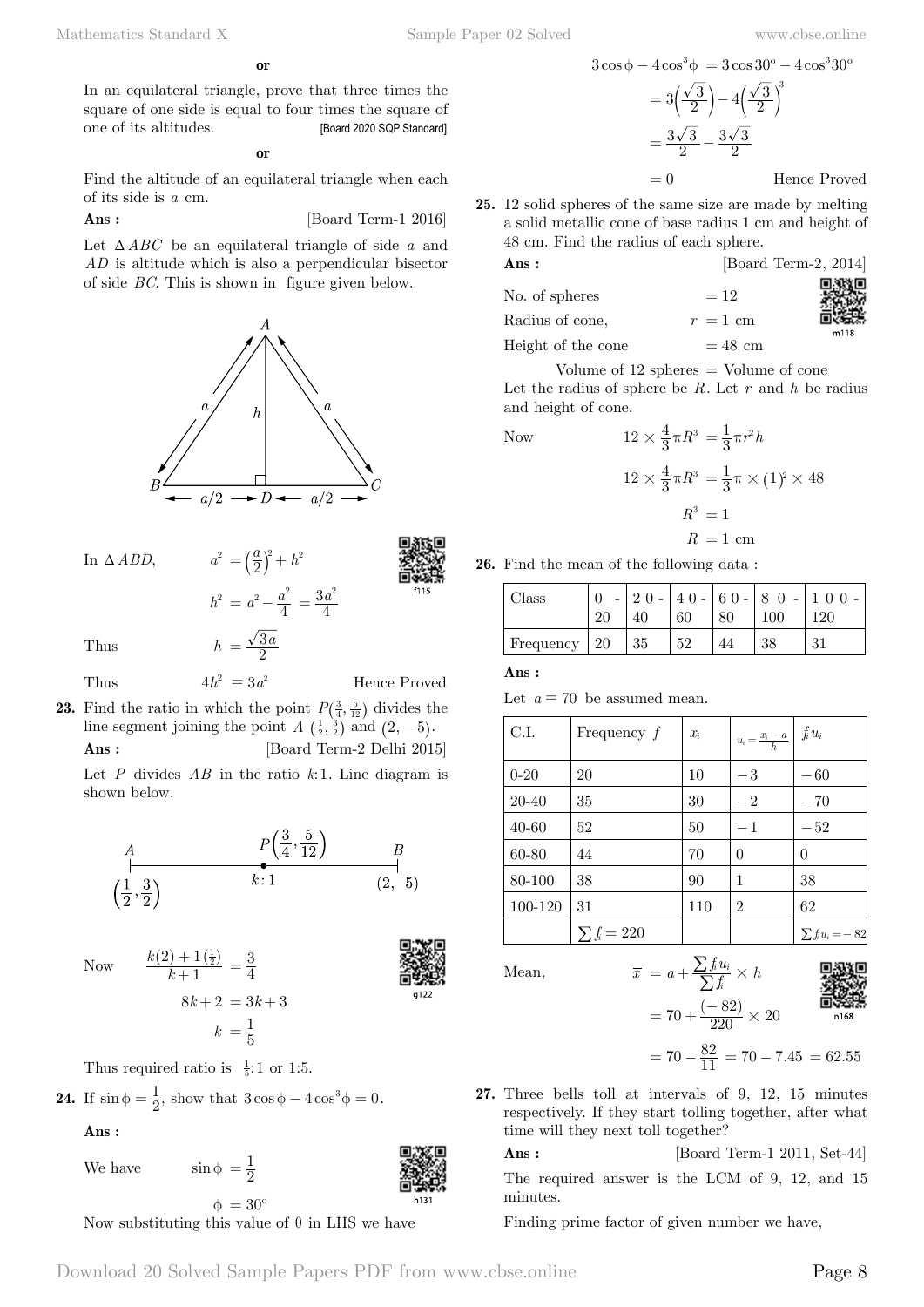$$
9 = 3 \times 3 = 3^{2}
$$
  
\n
$$
12 = 2 \times 2 \times 3 = 2^{2} \times 3
$$
  
\n
$$
15 = 3 \times 5
$$
  
\nLCM(9, 12, 15) =  $2^{2} \times 3^{2} \times 5$   
\n= 150 minutes

The bells will toll next together after 180 minutes.

**28.** Solve for *x* and *y* :

$$
\frac{x}{2} + \frac{2y}{3} = -1
$$

$$
x - \frac{y}{3} = 3
$$

**Ans :** [Board Term-1 2015, NCERT]

We have  $\frac{x}{2} + \frac{2y}{3} = -1$ 

$$
3x + 4y = -6
$$
 ...(1)

and  $\frac{x}{1} - \frac{y}{3} = 3$ 

$$
3x - y = 9 \tag{2}
$$

Subtracting equation  $(2)$  from equation  $(1)$ , we have

Substituting 
$$
y = -15 \Rightarrow y = -1
$$
  
\nSubstituting  $y = -3$  in eq (1), we get  
\n
$$
3x + 4(-3) = -6
$$
\n
$$
3x - 12 = -6
$$
\n
$$
3x = 12 - 6 \Rightarrow x = 2
$$
\n
$$
3x = 2
$$

Hence  $x = 2$  and  $y = -3$ .

**29.** The sum of first *n* terms of three arithmetic progressions are  $S_1, S_2$  and  $S_3$  respectively. The first term of each AP is 1 and common differences are 1, 2 and 3 respectively. Prove that  $S_1 + S_3 = 2S_2$ .

**Ans :** [Board Term-2 OD 2016]

Let the first term be *a* , common difference be *d* , *n*th term be  $a_n$  and sum of *n* term be  $S_n$ .

We have  $S_1 = 1 + 2 + 3 + \dots n$ 

*n n*

 $S_2 = 1 + 3 + 5 + \dots$  up to *n* terms

 $S_3 = 1 + 4 + 7 + \dots$  upto *n* terms

 $Now$ 

Now 
$$
S_n = \frac{n(n+1)}{2}
$$

$$
S_2 = \frac{n}{2}[2 + (n-1)2]
$$

$$
= \frac{n}{2}[2n] = n^2
$$

and *S* 

and 
$$
S_3 = \frac{n}{2}[2 + (n-1)3]
$$
  
=  $\frac{n(3n-1)}{2}$   
  
 $\sum_{n=1}^{\infty} n(n+1) = n(3n-1)$ 

Now, 
$$
S_1 + S_3 = \frac{n(n+1)}{2} + \frac{n(3n-1)}{2}
$$
  
=  $\frac{n[n+1+3n-1]}{2}$   
=  $\frac{n[4n]}{2}$   
=  $2n^2 = 2s_2$ 

**30.** In given figure  $\triangle ABC \sim \triangle DEF$ . AP bisects  $\angle CAB$ and *DQ* bisects  $\angle FDE$ .



As per given condition we have redrawn the figure below.





(1) Since  $\triangle ABC \sim \triangle DEF$  $\angle A = \angle D$  (Corresponding angles)  $2\angle 1 = 2\angle 2$ 

> *DQ AP*

Also  $\angle B = \angle E$  (Corresponding angles) *DE* Hence Proved

(2) Since  $\triangle ABC \sim \triangle DEF$ 

and  
\n
$$
\angle A = \angle D
$$
\n
$$
\angle C = \angle F
$$
\n
$$
2\angle 3 = 2\angle 4
$$
\n
$$
\angle 3 = \angle 4
$$

By AA similarity we have

$$
\Delta\hbox{~CAP~}\sim \Delta\hbox{~FDQ}
$$

**31.** In ∆ *ABC*, ∠ *B* = 90°, *BC* = 5 cm,  $AC - AB = 1$ , Evaluate :  $\frac{1+\sin C}{1+\cos C}$ . *C C* 1 1 +  $^{+}$ 

$$
Ans: \qquad \qquad [\text{Board Term-1 2011}]
$$

As per question we have drawn the figure given below.



Let  $AB = x$ , then we have  $AC = x + 1$ 

To Get 20 Solved Paper Free PDF by whatsapp add +91 89056 29969/9530143210/9461443210 Page 9

Hence Proved

$$
\begin{matrix} \mathbf{1}_{\text{max}} \\ \mathbf{2}_{\text{max}} \\ \mathbf{3}_{\text{max}} \end{matrix}
$$

**COMMUNIST**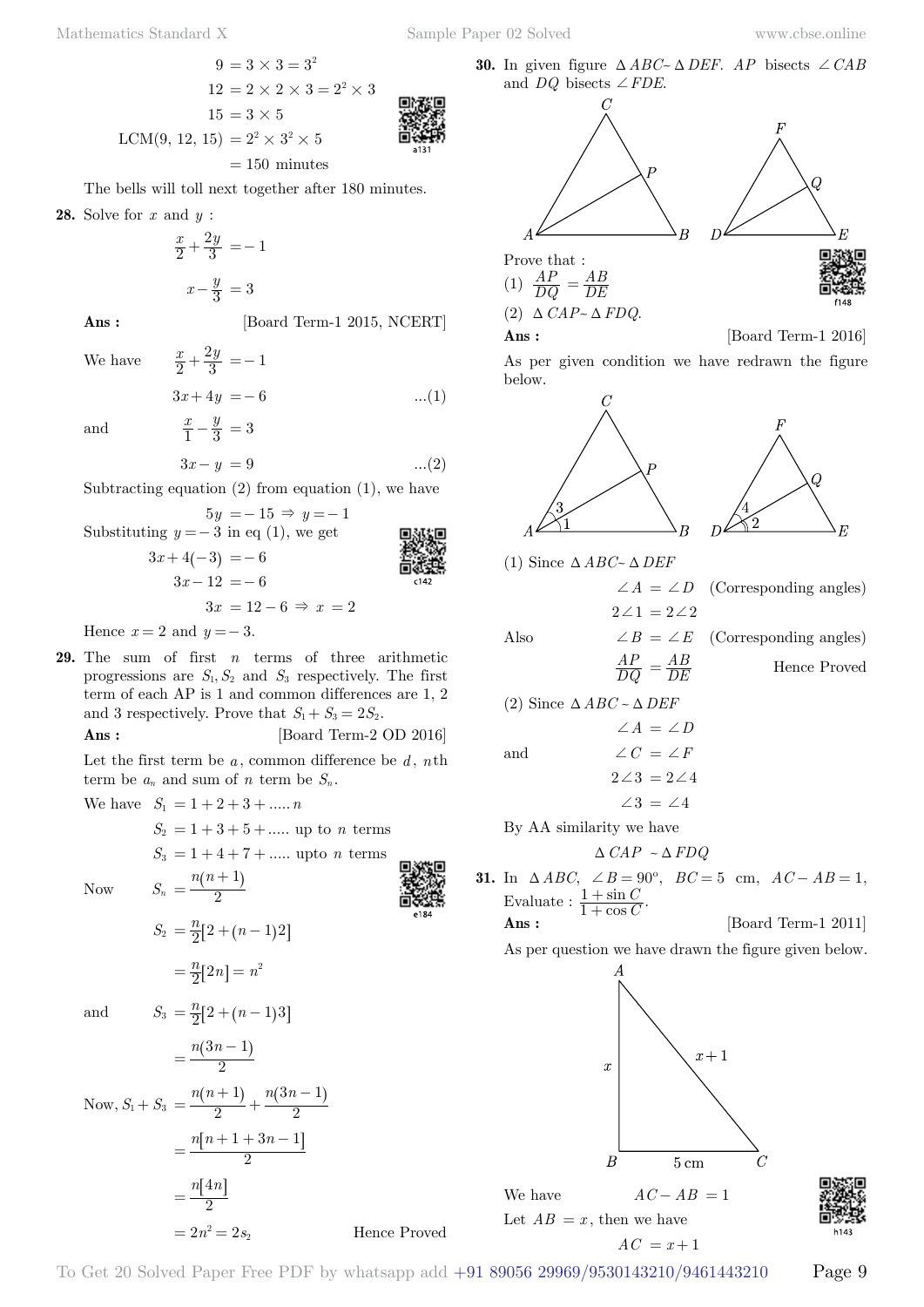Hence,  $AB = 12$  cm and  $AC = 13$  cm

cos sin *C C*

Now  $\sin C = \frac{AB}{AC}$ 

$$
\sin C = \frac{AB}{AC} = \frac{12}{13}
$$

$$
\cos C = \frac{BC}{AC} = \frac{5}{13}
$$

1 1

Now

 **o**

 $\frac{12}{13}$  $=\frac{1+\frac{12}{13}}{1+\frac{5}{13}} = \frac{\frac{25}{13}}{\frac{18}{13}} =$ 

18 25

If  $b \cos \theta = a$ , then prove that  $\csc \theta + \cot \theta = \sqrt{\frac{b+a}{b-a}}$ . **Ans :** [Board Term-1 2015]



We have  $b \cos \theta = a$ or,  $\cos \theta = \frac{a}{b}$ 

1 1  $^{+}$  $^{+}$ 

Now consider the triangle shown below.



or,  $\cos \theta = \frac{a}{b}$ 

Now  $\csc \theta = \frac{v}{\sqrt{v^2 + v^2}}$ , cot

$$
\csc \theta = \frac{b}{\sqrt{b^2 - a^2}}, \cot \theta = \frac{a}{\sqrt{b^2 - a^2}}
$$

$$
\csc \theta + \cot \theta = \frac{b + a}{\sqrt{b^2 - a^2}} = \sqrt{\frac{b + a}{b - a}}
$$

*b*

 $AC^2 = AB^2 - BC^2$ 

 $AC = \sqrt{b^2 - a^2}$ 

**32.** In given figure, *AB* is the diameter of a circle with centre *O* and *AT* is a tangent. If  $\angle A O Q = 58^\circ$ , find  $\angle ATQ$ .



We have  $\angle A O Q = 58^\circ$ 

Since angle  $\angle ABQ$  and  $\angle AOQ$  are the angle on the circumference of the circle by the same arc,

$$
\angle ABQ = \frac{1}{2} \angle AOQ
$$

Here *OA* is perpendicular to *TA* because *OA* is radius and *TA* is tangent at *A*.

Thus 
$$
\angle BAT = 90^{\circ}
$$
  
 $\angle A BQ = \angle ABT$ 

Now in  $\triangle BAT$ ,

$$
\angle ATB = 90^\circ - \angle ABT
$$

$$
= 90^\circ - 29^\circ = 61^\circ
$$
Thus, 
$$
\angle ATO = \angle ATP = 61^\circ
$$

Thus  $\angle ATQ = \angle ATB = 61$ 

 **o**

In figure, a triangle *ABC* is drawn to circumscribe a circle of radius 3 cm, such that the segments *BD* and DC are respectively of lengths 6 cm and 9 cm. If the area of  $\triangle ABC$  is 54 cm<sup>2</sup>, then find the lengths of sides *AB* and *AC* .



**Ans :** [Board Term-2 OD 2015]

We redraw the given circle as shown below.



Since tangents from an external point to a circle are equal,

 $AF = AE$  $BF = BD = 6$  cm  $CE = CD = 9$  cm Let  $AF = AE = x$ Now  $AB = AF + FB = 6 + x$  $AC = AE + EC = x + 9$ 

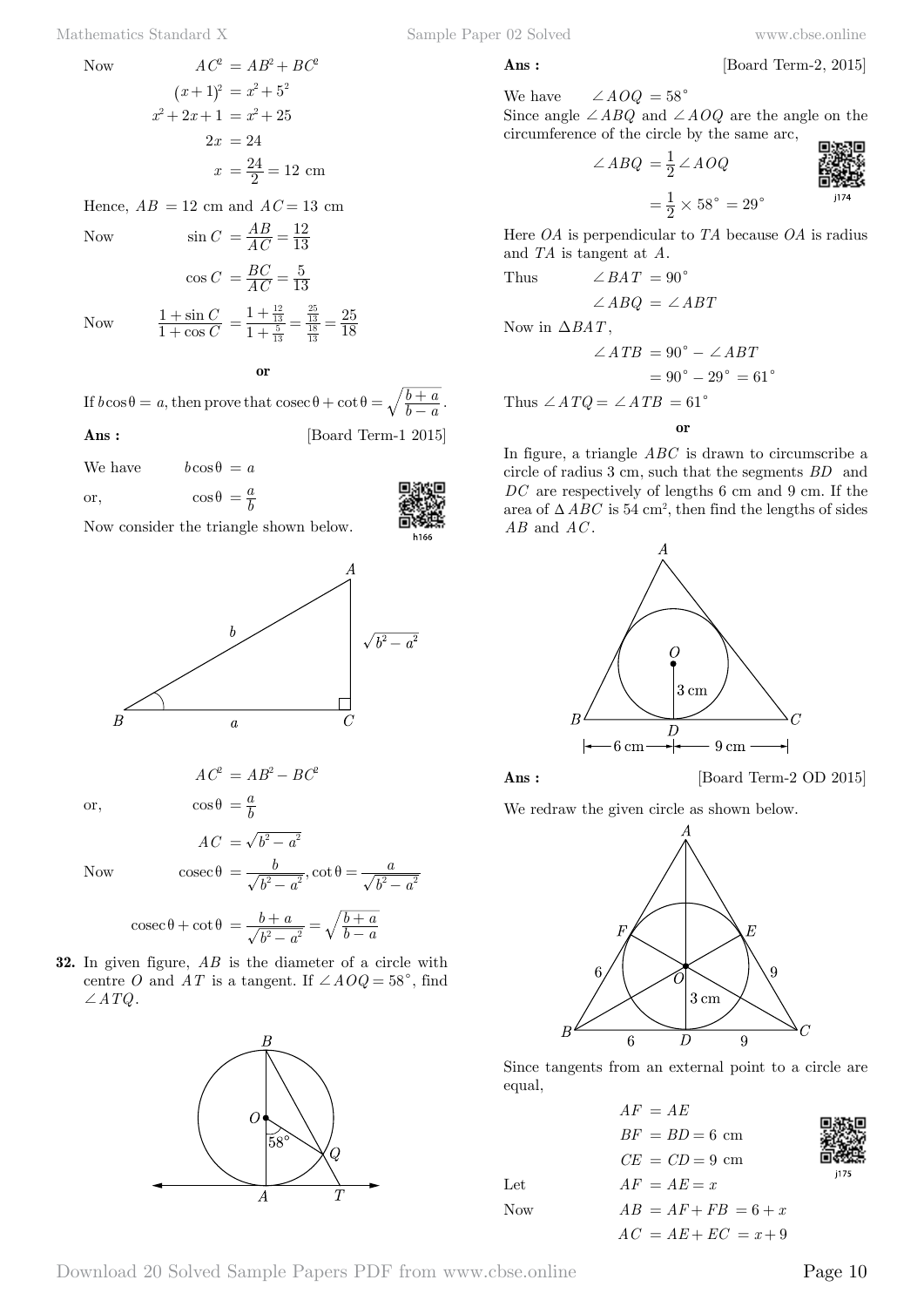$$
p = 15 + 6 + x + 9 + x
$$
  
= 30 + 2x

Now area,  $\Delta ABC = \frac{1}{2}rp$ 

Here  $r = 3$  is the radius of circle. Substituting all values we have

$$
54 = \frac{1}{2} \times 3 \times (30 + 2x)
$$

$$
54 = 45 + 3x
$$
or
$$
x = 3
$$

Thus  $AB = 9$  cm,  $AC = 12$  cm and  $BC = 15$  cm.

**33.** Construct a triangle whose perimeter is 13.5 cm and the ratio of the three sides is  $2:3:4$ .

### **Ans :** [Board Term-2 2011, 2012]

### **Steps of Construction :**

- 1. Draw a line segment *PR* of length 13.5 cm.
- 2. At the point *P* draw a ray *PQ* making an acute angle *RPQ* with *PR*.
- 3. On *PQ* mark  $(2 + 3 + 4)$  a points  $P_1, P_2, P_3, P_4, P_5$  $P_6, P_7, P_8, P_9$  such that  $\hat{P}P_1 = P_1P_2 = P_2P_3 = P_3P_4$  $= P_4 P_5 = P_5 P_6 = P_6 P_7 = P_7 P_8 = P_8 P_9.$
- 4. Join  $P_0R$
- 5. Through  $P_2$  and  $P_5$  draw lines  $P_2A$  and  $P_5B$ respectively parallel to  $P_9R$  intersecting  $PR$  at  $A$ and *B* respectively.
- 6. With *A* as centre and radius *AP* draw and arc. *ABC* is the required triangle.
- 7. With *B* as centre and radius *BR* draw another arc to intersect first arc.
- 8. Join *A* to *C* and *B* to *C* .



**34.** Solve for  $x : \frac{1}{x+1} + \frac{1}{x}$ 2  $\frac{1}{x+1} + \frac{2}{x+2} = \frac{4}{x+4}$   $x \neq -1, -2, -4$ 

2

Now *x*

$$
\text{Ans:} \qquad \qquad \text{[Board Term-2 OD 2016]}
$$

We have

$$
\frac{1}{x+1} + \frac{2}{x+2} = \frac{4}{x+4}
$$

$$
\frac{x+2+2(x+1)}{(x+1)(x+2)} = \frac{4}{x+4}
$$
\n
$$
\frac{3x+4}{x^2+3x+2} = \frac{4}{x+4}
$$
\n
$$
(3x+4)(x+4) = 4(x^2+3x+2)
$$
\n
$$
3x^2+16x+16 = 4x^2+12x+8
$$
\n
$$
x^2-4x-8 = 0
$$
\nNow\n
$$
x = \frac{-b\sqrt{b^2+4ac}}{2a}
$$
\n
$$
= \frac{-(-4) \pm \sqrt{(-4)^2-4(1)(-8)}}{2 \times 1}
$$

$$
= \frac{4 \pm \sqrt{16 + 32}}{2}
$$

$$
= \frac{4 \pm \sqrt{48}}{2} = \frac{4 \pm 4\sqrt{3}}{2}
$$

$$
= 2 \pm 2\sqrt{3}
$$

Hence,  $x = 2 + 2\sqrt{3}$  and  $2 - 2\sqrt{3}$ 

 **o**

Find the zeroes of the quadratic polynomial  $7y^2 - \frac{11}{3}y - \frac{2}{3}$  and verify the relationship between the zeroes and the coefficients.

$$
Ans: \qquad \qquad [\text{Board 2019 OD}]
$$

We have 
$$
7y^2 - \frac{11}{3}y - \frac{2}{3} = 0
$$

$$
21y^2 - 11y - 2 = 0 \qquad \dots (1)
$$

$$
21y^{2} - 14y + 3y - 2 = 0
$$
  
\n
$$
7y(3y - 2) + (3y - 2) = 0
$$
  
\n
$$
(3y - 2)(7y + 1) = 0
$$
  
\n
$$
y = \frac{2}{3}, \frac{-1}{7}
$$

Hence, zeros of given polynomial are,

$$
y = \frac{2}{3}
$$
 and  $y = \frac{-1}{7}$ 

Comparing the given equation with  $ax^2 + bx + c = 0$ we get  $a = 21$ ,  $b = -11$  and  $c = -2$ 

Now, sum of roots,  $\alpha + \beta = \frac{2}{3}$ 

Now, sum of roots, 
$$
\alpha + \beta = \frac{2}{3} + \left(-\frac{1}{7}\right)
$$
  
=  $\frac{2}{3} - \frac{1}{7} = \frac{11}{21}$ 

Thus  $\alpha + \beta = -\frac{b}{a}$  Hence verified

and product of roots, 2  $=\frac{2}{3} \times \left(-\frac{1}{7}\right) = \frac{-2}{21}$ 

Thus  $\alpha\beta = \frac{c}{a}$ Hence verified

**35.** In given figure *ABPC* is a quadrant of a circle of radius 14 cm and a semicircle is drawn with *BC* as diameter. Find the are of the shaded region.



**Ans :** [Board Term-2 SQP 2017]

Radius of the quadrant  $AB = AC = 14$  cm  $BC = \sqrt{14^2 + 14^2} = 14\sqrt{2}$  cm

Radius of semicircle 
$$
=\frac{14\sqrt{2}}{2} = 7\sqrt{2}
$$
 cm

Area of semicircle  $=\frac{1}{2} \pi (7 \sqrt{2})^2$ 

 $=\frac{1}{2}$ 

$$
\begin{array}{c}\n\text{MSE} \\
\text{MSE} \\
\text{MSE} \\
\text{MSE} \\
\text{MSE} \\
\text{MSE} \\
\text{MSE} \\
\text{MSE} \\
\text{MSE} \\
\text{MSE} \\
\text{MSE} \\
\text{MSE} \\
\text{MSE} \\
\text{MSE} \\
\text{MSE} \\
\text{MSE} \\
\text{MSE} \\
\text{MSE} \\
\text{MSE} \\
\text{MSE} \\
\text{MSE} \\
\text{MSE} \\
\text{MSE} \\
\text{MSE} \\
\text{MSE} \\
\text{MSE} \\
\text{MSE} \\
\text{MSE} \\
\text{MSE} \\
\text{MSE} \\
\text{MSE} \\
\text{MSE} \\
\text{MSE} \\
\text{MSE} \\
\text{MSE} \\
\text{MSE} \\
\text{MSE} \\
\text{MSE} \\
\text{MSE} \\
\text{MSE} \\
\text{MSE} \\
\text{MSE} \\
\text{MSE} \\
\text{MSE} \\
\text{MSE} \\
\text{MSE} \\
\text{MSE} \\
\text{MSE} \\
\text{MSE} \\
\text{MSE} \\
\text{MSE} \\
\text{MSE} \\
\text{MSE} \\
\text{MSE} \\
\text{MSE} \\
\text{MSE} \\
\text{MSE} \\
\text{MSE} \\
\text{MSE} \\
\text{MSE} \\
\text{MSE} \\
\text{MSE} \\
\text{MSE} \\
\text{MSE} \\
\text{MSE} \\
\text{MSE} \\
\text{MSE} \\
\text{MSE} \\
\text{MSE} \\
\text{MSE} \\
\text{MSE} \\
\text{MSE} \\
\text{MSE} \\
\text{MSE} \\
\text{MSE} \\
\text{MSE} \\
\text{MSE} \\
\text{MSE} \\
\text{MSE} \\
\text{MSE} \\
\text{MSE} \\
\text{MSE} \\
\text{MSE} \\
\text{MSE} \\
\text{MSE} \\
\text{MSE} \\
\text{MSE} \\
\text{MSE} \\
\text{MSE} \\
\text{MSE} \\
\text{MSE} \\
\text{MSE} \\
\text{MSE} \\
\text{MSE} \\
\text{MSE} \\
\text{MSE} \\
\text{MSE} \\
\text{MSE} \\
\text{MSE} \\
\text{MSE} \\
\text{MSE} \\
\text{MSE} \\
\text{MSE} \\
\text{MSE} \\
\text{MSE} \\
\text{MSE} \\
\text{MSE} \\
\text{
$$

$$
= 154 \, \text{ cm}^2
$$

 $=\frac{1}{2}\times\frac{22}{7}\times98$